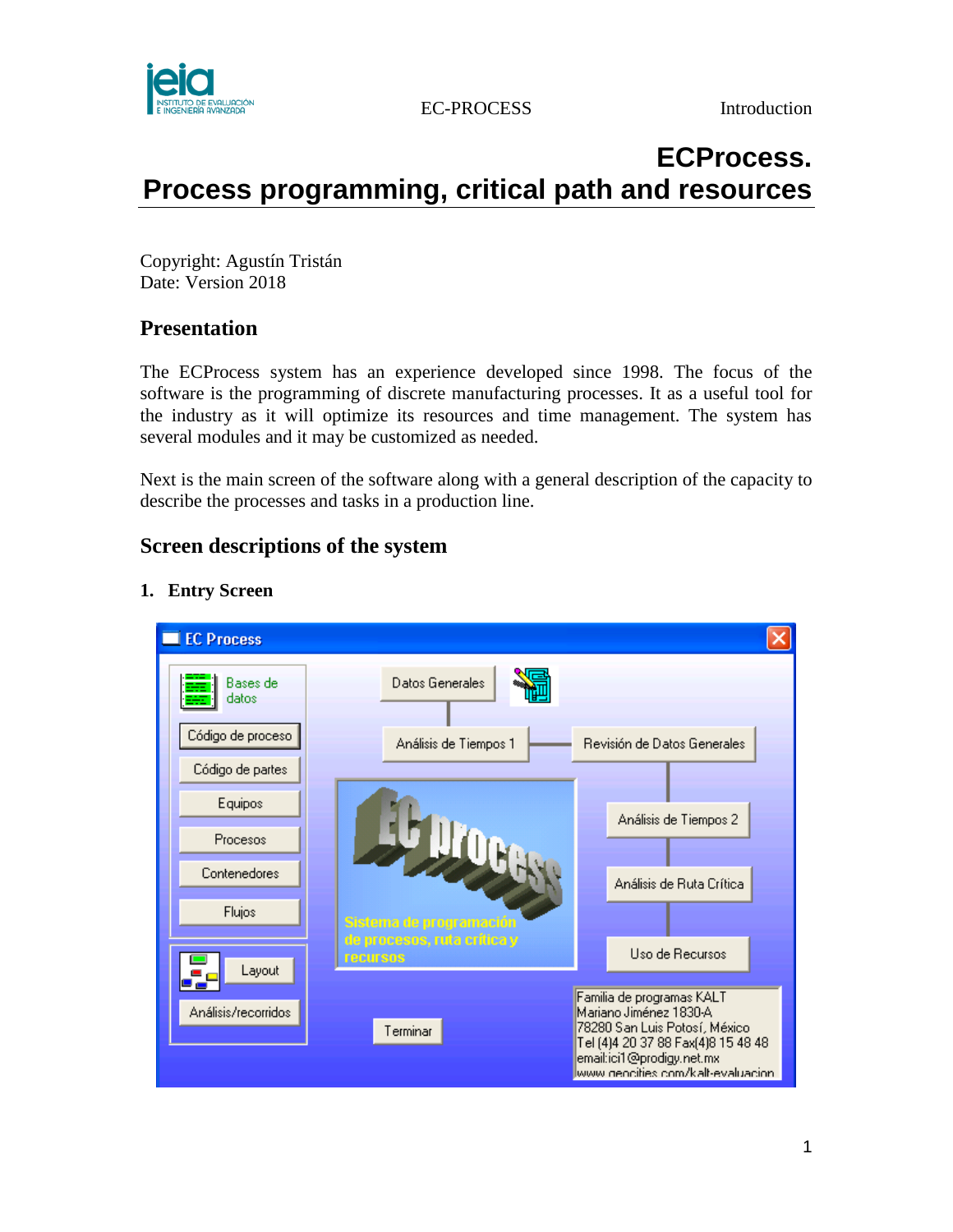

EC-PROCESS Introduction

The screen is organized in two principal areas:



a) Database b) Software flowchart

The database allows for the capture of data which correspond to the different elements considered in the software:

## a.1) Database of a manufacturing process

- Process code
- Parts code
- **Equipment**
- Processes
- Containers
- $\blacksquare$  Flow



a.2) Information about the plant layout  $\Box$ 

- **Layout**
- Path analysis
- Interface to create a graphic layout

The flowchart allows us to capture the general data of the project to be analyzed and execute the steps in an orderly manner.

## **2. Database Screen**



These buttons can be accessed from the main screen and they identify the element about to be captured or reviewed.